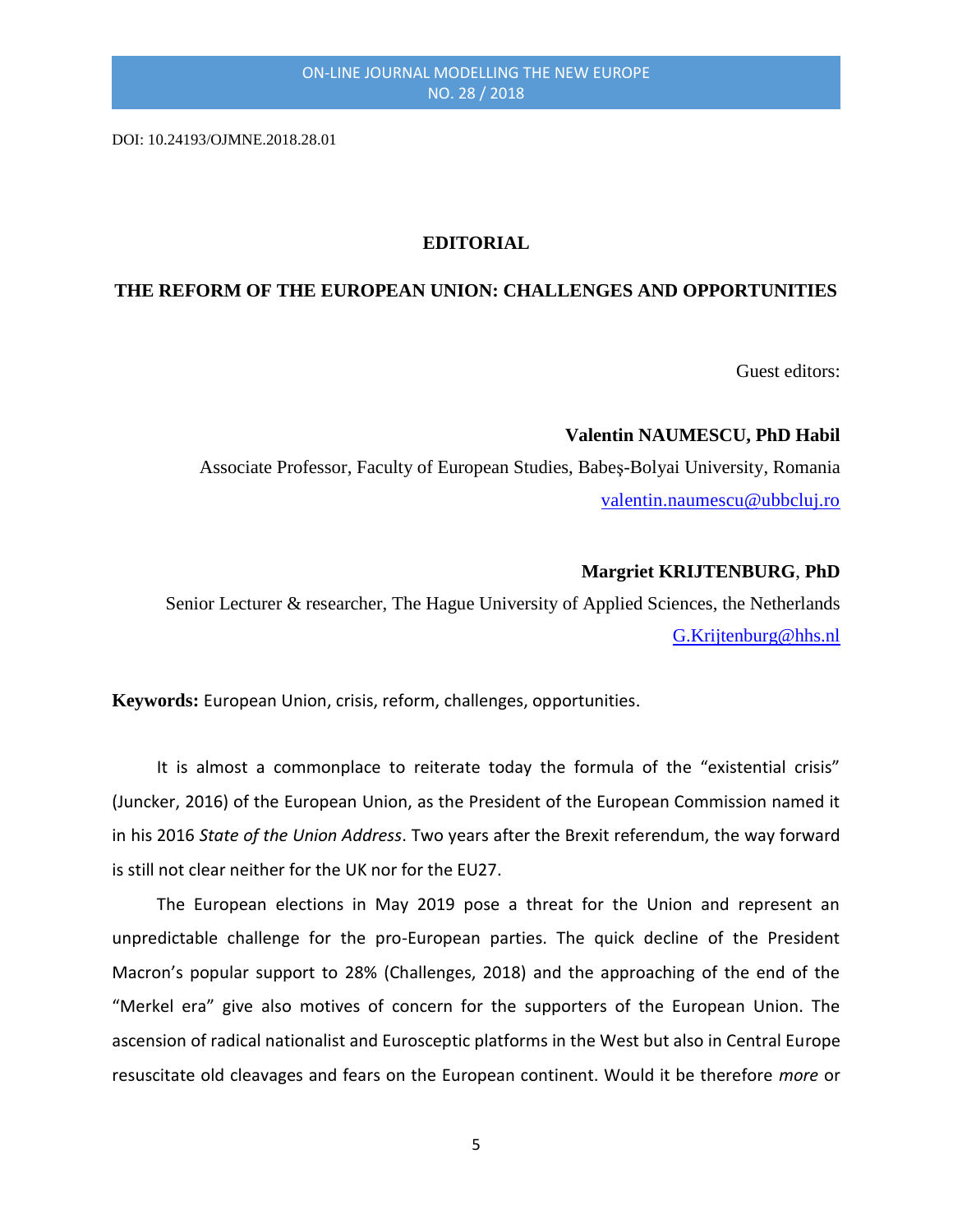*less Europe* the solution for the future of the Union? To reconcile the two divisive options, President Juncker and the European Commission established in 2017 a task force under a slogan which would be in-between: *"Doing less, more efficiently"* (European Commission, 2017)*.* But this new approach did not stir the enthusiasm neither in the pro-European camp nor in the Eurosceptic one.

Under these circumstances, the "Macron Plan" (Fondation Robert Schuman, 2017) for an "EU re-foundation" seems more than ambitious, but rather a political adventure on high seas. A new EU Treaty is however difficult to imagine nowadays. Not because it wouldn't be necessary after the UK leave, but because of the lack of political consensus in the EU27 and of the high risk that, even if the negotiations between the governments would be successful, a new Treaty would be rejected somewhere in a national referendum. So little political action is really possible today, in the current context.

It seems to be a contradiction between the voices asking for urgent, deep and structural reforms and those claiming a return of competencies and responsibilities from Brussels to national governments. The need of reforms is huge but the instruments and possibilities are very limited. As Stefan Lehne remarks for Carnegie Europe, *"the European Union is stuck in no-man'sland―needing to reform to keep up with changing risks and voter sentiment, yet hardly able to do so because of internal divisions and lack of support from the European public. The negotiations on the next seven-year budget framework may help address some of the most pressing needs for adjustment. Because of their technical nature, however, these talks will do little to restore voter confidence in the EU, leaving a heightened risk of political disruption"* (Lehne, 2018)*.*

It is not only the extended European Union itself which is undergoing a long period of turbulence, but also its vicinities that were left out. The EU's Eastern Neighbourhood and the Western Balkans lost most of their pro-European enthusiasm in the past decade, while waiting at the EU's door. Today "Eastern Europe" is no longer the communist Europe, but the cleavages persist and the region is still not entirely included in the European Project, almost 30 years after the collapse of the communist regimes. The Eastern Partnership (EaP), the Association Agreements (AAs), the Deep and Comprehensive Free Trade Agreements (DCFTAs) and even the statute of candidate states for EU accession have not proved to be effective instruments and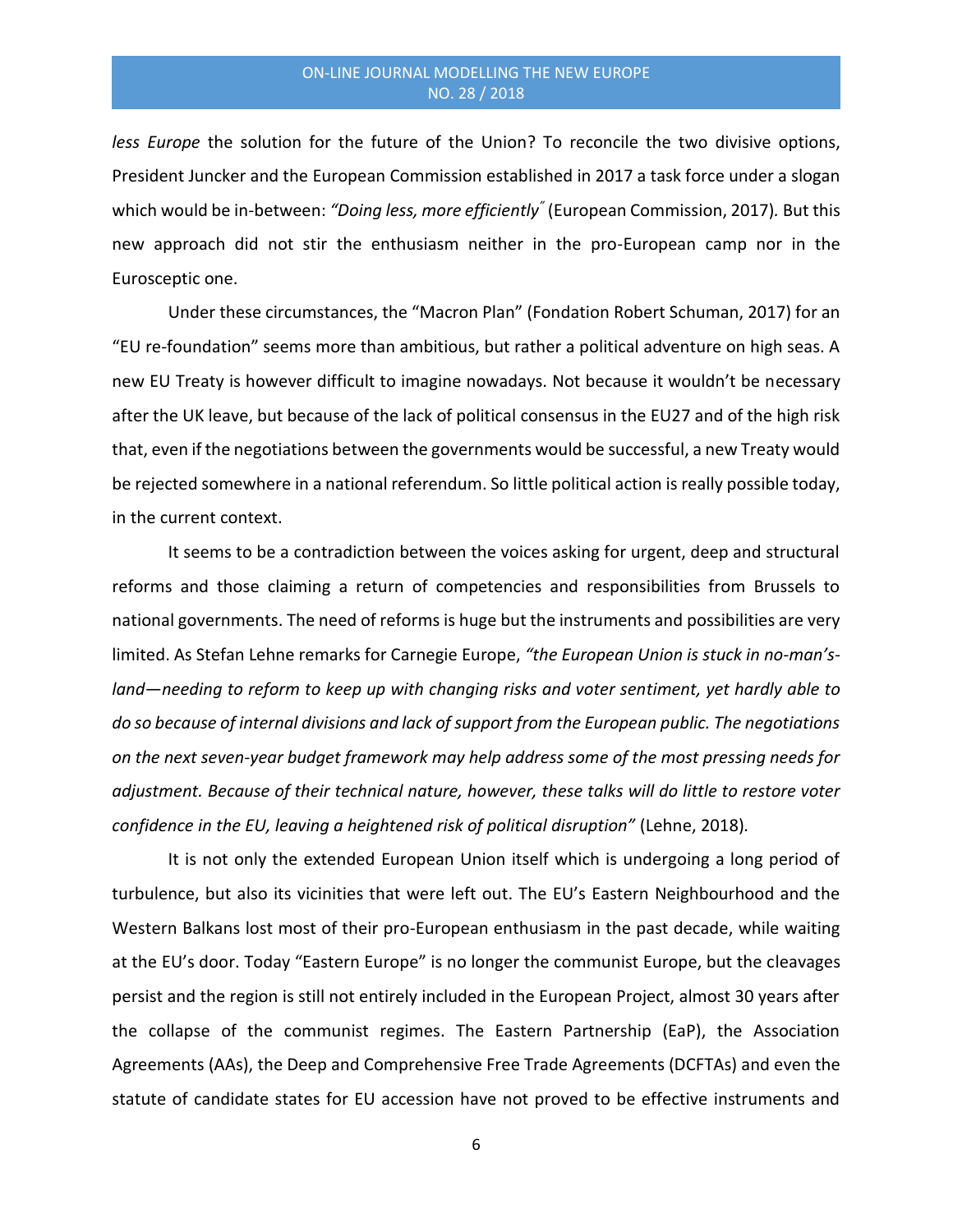solutions for a complete and profound Europeanization of these countries, mainly because *"the tragedy of Eastern Europe, in its old and new version, is […] represented by the same paradoxical cleavage between its high geopolitical significance and the economic weakness of the region"*  (Naumescu, 2015: 19)*.* 

The recent research of the EU crisis has been usually focused on two main thematic dimensions. The first area of interest regards the *political, economic and institutional capacity* of the European Union to deal with the new problems and challenges, to propose new public policies and approaches in the context of a changing world, including the dynamics of the European societies. The second major subject is a *cultural research of the European malaise*, starting from a growing mistrust in the European Project and the decline of the liberal values and taking into consideration the revival of identity approaches, nationalism and new sensitivities of political culture on the continent, such as the need of protection, security, stability, religion or traditional values.

The current issue of the *On-Line Modelling New Europe* respects the multidisciplinary trends in European studies, debating the crisis of the European Project, but it also converges more on policy studies, solutions and perspectives. The research question that tries to unify all articles is whether the reform of the European Union in its various field is determined by values and principles and responds to theoretical and ideological models or is it driven by more pragmatism, a transactional view and a mix of interests?

*"In our minds, European policy is in no way at odds with the patriotic ideal we all share [...] the nation has a role to play vis-à-vis its own citizens, but also, and just as much, vis-à-vis other nations. It cannot therefore retreat into the first of those roles."* (Schuman, 2010, pp. 133-134) These words were spoken in 1961 by Robert Schuman, unanimously acclaimed 'Father of Europe' by the first European Assembly, the forerunner of today's European Parliament. Starting at the root of the European unification project to get a deep understanding of its objective, it is clarifying to know that Schuman and the other main Founding Fathers envisioned a European unification process that safeguarded regional and national identities to the extent that they did not go against the European common good. They held that the Greek-Roman traditions and the Jewish-Christian heritage were the common spiritual and cultural roots shared by western,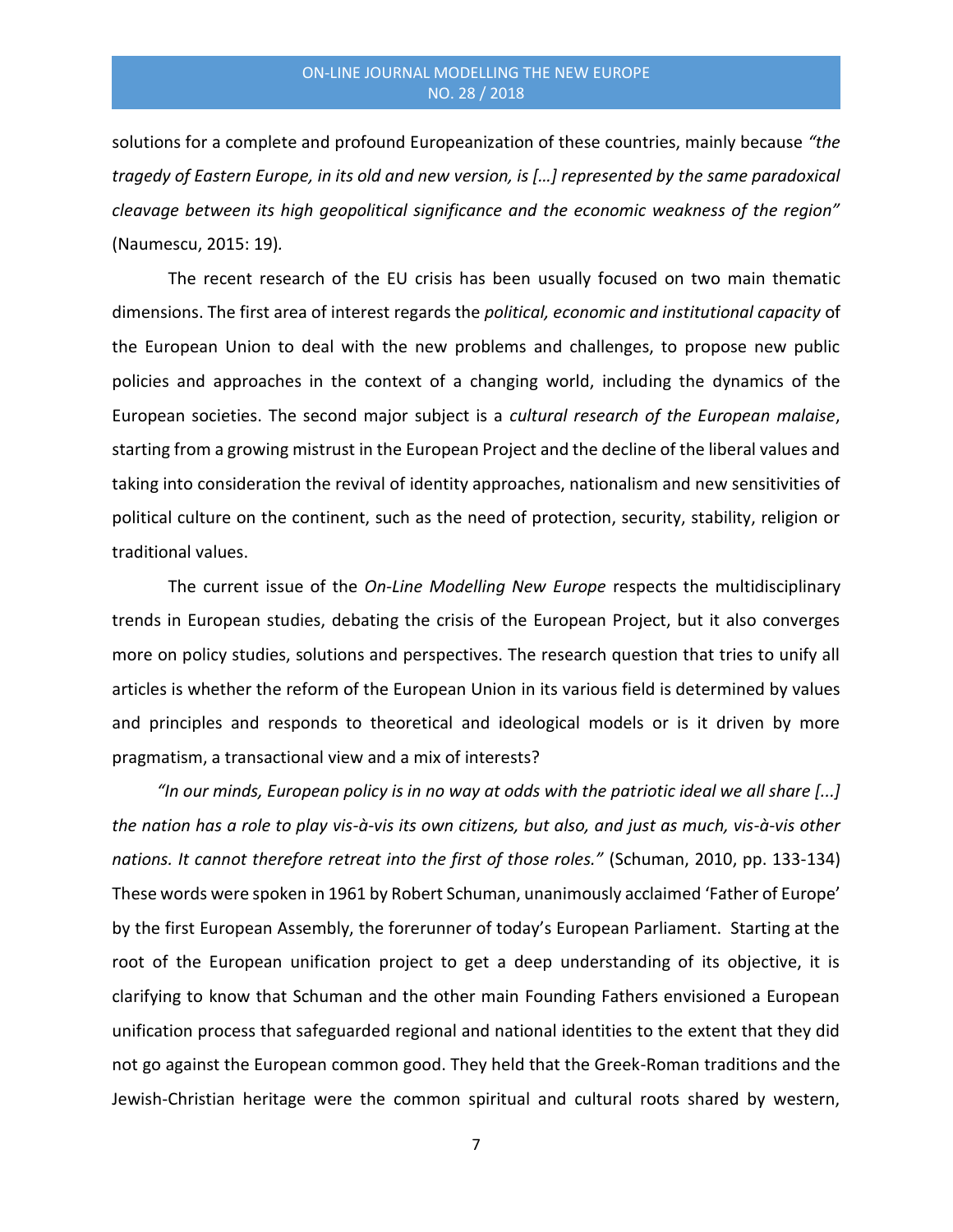eastern and central European countries and regarded this as the soul of the European unification project.

The focal point of the project was to be the person with his social and spiritual dimension and the economic cooperation that led to political integration was meant to serve the person's development. (Krijtenburg, 2012, pp. 66 - 76) The European spirit implied, using Schuman's words, *"being conscious of belonging to a cultural family and wanting to serve that community in the spirit of total mutuality, without any hidden motives of hegemony or the selfish exploitation of others."* (Schuman, 1949). Regarding the European project this meant that *"This 'whole' cannot and must not remain an economic and technical enterprise: it needs a soul, the conscience of its historical affinities and of its responsibilities, in the present and in the future, and a political will at the service of the same human ideal"* (Schuman, 2010, p. 58 ).

The European founders had in mind a unification process consistent with the moral order proceeding from natural law and thus also in accordance with the human psyche. The frame of reference for European integration consisted of: the search for reconciliation where needed; effective solidarity; subsidiarity; and the agreement on supra-nationality when this was required for the broader national, European and universal common good (Krijtenburg, 2012, pp. 66-76). As mentioned in the Schuman Declaration (1950) this would allow Europe to flourish and to foster the world's, especially Africa's, development as *"[The solidarity of] production [would] be offered to the world as a whole without distinction or exception, with the aim of contributing to raising living standards and to promoting peaceful achievements. With increased resources Europe [would] be able to pursue the achievement of one of its essential tasks, namely, the development of the African continent."*

It can be assumed that if this frame of reference had been put in practice, the majority of African migrants might not (have) come to Europe in search for a better future as they could have secured their livelihood in their own countries. The intriguing fact is that today's crisis in Europe can for a large part be regarded as a consequence of EU's deviation from its initial frame of reference. Economic and technological interests seem to have become the main drive and goal of the European unification project instead of providing the means to serve the person and his social and spiritual dimension. This has also fuelled the so-called "identity politics" of today as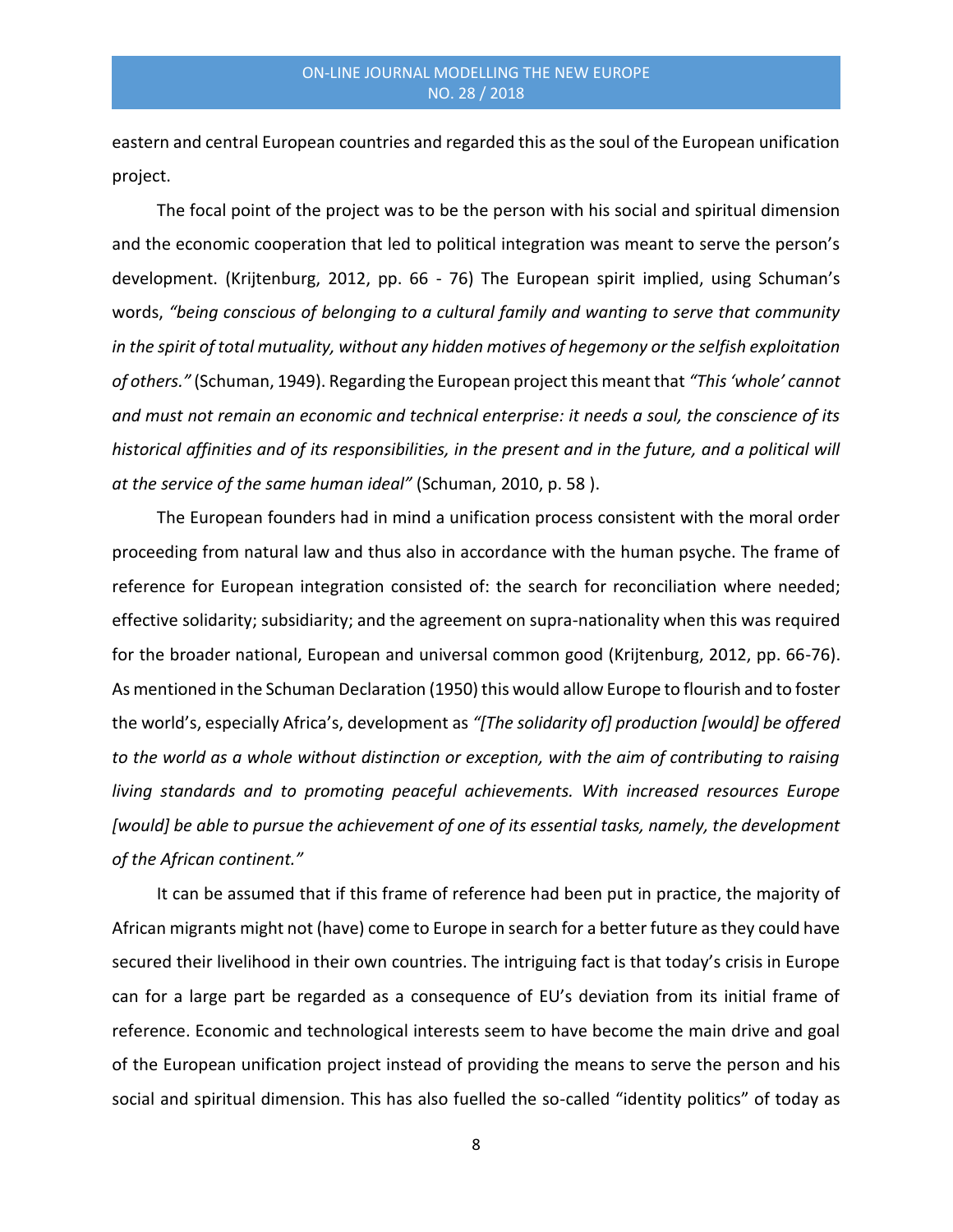large and minority groups demand to be heard in politics. Political scientist and philosopher Francis Fukuyama suggests that "identity politics" often leads to polarization and is a threat to democracy, taking Brexit and the USA as clear examples (Fukuyama, 2018). Pope Francis stresses the need to continue to build bridges through dialogue between all groups. (Pope Francis, 2017)

The topicality of the original frame of reference for European unification turns out to be increasingly relevant in the search for universal guiding principles that foster interconnectedness and a focus on the common good. It is especially the younger generation that seeks a transformation of current structures into structures of solidarity.

An example is Volt (NRC, 2018), the first pan-European political movement with a presence in 32 European countries, that started as a reaction to Brexit and the rise of the divisive and destructive trend of populism. It is mainly led by people between 20 and 35 years old, but also attracts older and even younger people. The movement aims to start a new and inclusive way of doing politics, wanting to bring real change to all European citizens. Its vision is that of a new pan-European approach which is needed to meet current and future challenges, such as climate change, economic inequality, migration, international conflict, terrorism, and the impact of the technological revolution on jobs. The members of Volt see national parties as powerless in the face of these challenges that go beyond national borders and need to be tackled by Europeans, as one people. In their General Assembly in Amsterdam on 27-28 October 2018, they mentioned that "As a transnational party, we believe we can help the European people unite, create a shared vision and understanding, exchange good practices across the continent, and come up with policies together." This way of reasoning is clearly in line with the original guiding principles for European integration. Their members focus on the acquisition of personal leadership virtues, knowing that leadership is character aimed at service in the interest of the greater good. They foster constructive dialogues with those that could be qualified as their opponents, they practice effective solidarity with people in need, and subsidiarity to elicit the strength in those that should be able to help themselves but need a slight push. They aim at the appropriate modification of laws, market regulations, and judicial systems and seem to agree with the observation of the Social Doctrine of the Church that *"a firm and persevering determination [is needed] to commit oneself to the common good. That is to say to the good of all and of each individual, because we*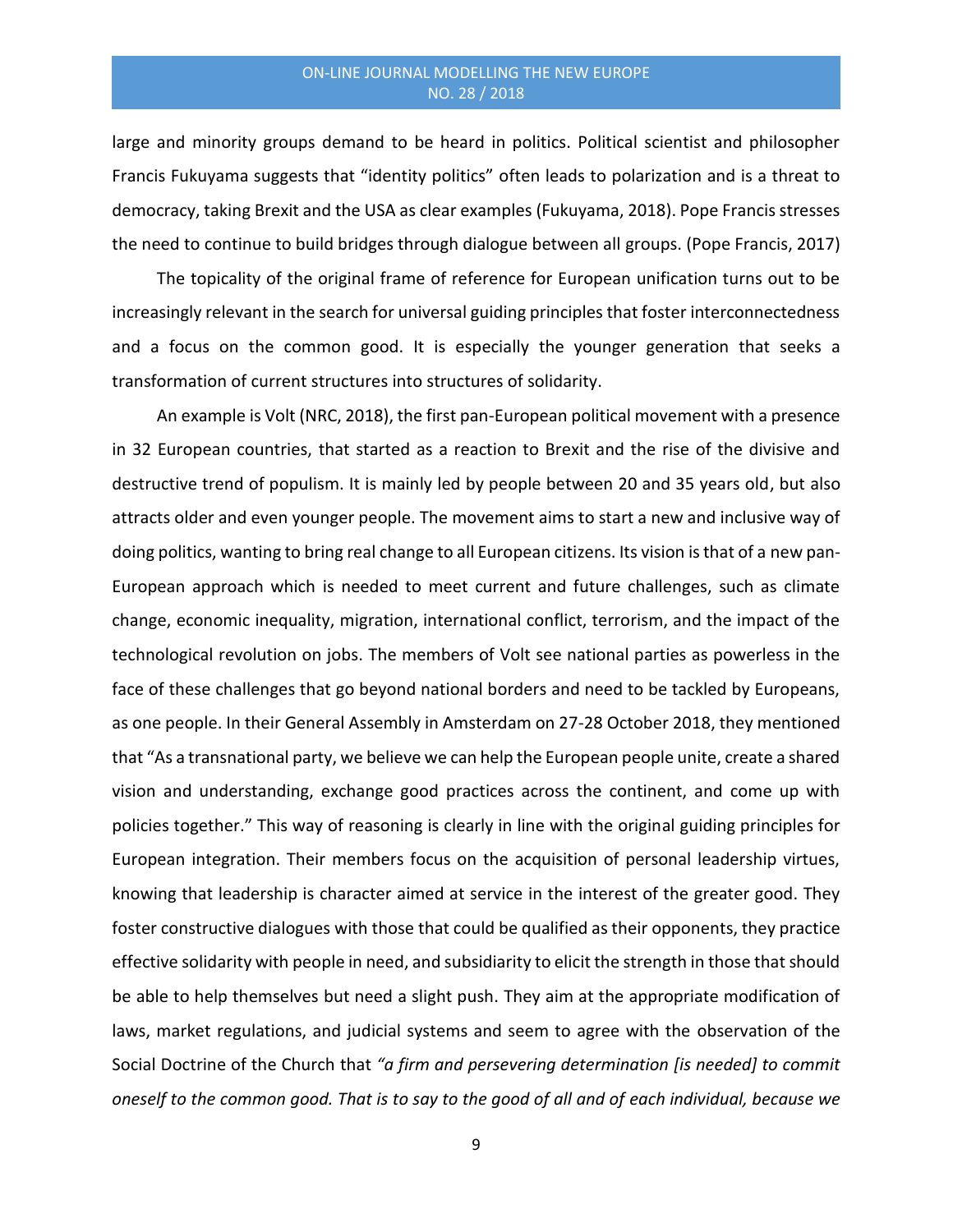*are all really responsible for all. Solidarity is a fundamental social virtue since it places itself in the sphere of justice. [This means "serving" instead of "oppressing" for one's own advantage]"* (Compendium Social Doctrine, 2004, Chapter 4). They acknowledge the strong bond between solidarity and the common good, solidarity and the universal destination of goods, solidarity and equality among men and peoples, solidarity and peace in the world. In this sense they seem to give heed to Schuman's observation that *"What Europe wants is to uplift the rigidity of its borders. They should become the lines of contact where the material and cultural exchanges take place. They define the particular tasks, responsibilities and innovations proper to each country taking into account as well the problems all countries together - and even the continents - face and thus foster solidarity."* (Schuman, 2010, pp. 26, 27) And equally they seem to underwrite Schuman's conviction that "It is in Europe's interest to remain the master of its fate. Splitting Europe up has become an absurd anachronism" and *"We shall have to replace all the tendencies inherited from the past with the notion of solidarity, that is to say the conviction that the real interest of all lies in acknowledging and accepting the interdependency of all. Egoism does not pay any more."* (Schuman, 2010, p.35)

No thorough judgement on Volt can be given as yet as it has only been in existence since 2017, but its intent seems to be a current expression of the original guiding principles of the European project. This movement may support reform that might contribute to Schuman's conviction that "This Europe which is still split up and torn, continues to be ever more aware of its calling to become the heart of a pacific cooperation of all peoples and of all races at the service of a humanity that embraces all continents." (Schuman, 2010, p. 30) The people of VOLT may correspond to Schuman's observation that *"What Europe needs is a living faith, enthusiasm, abnegation and magnanimity. She will be created and her viability will need to be maintained by the young people and because of them, that is, with the active help of those that tomorrow will carry the heavy burden of assuring a future that is more or less threatened. We should not forget in this regard that it are the errors of the past generations that created this situation […] but […] it is absolutely necessary that the continuity and the cooperation of the best people of all sorts of ages and categories be assured."* (Schuman, 2010, p. 58)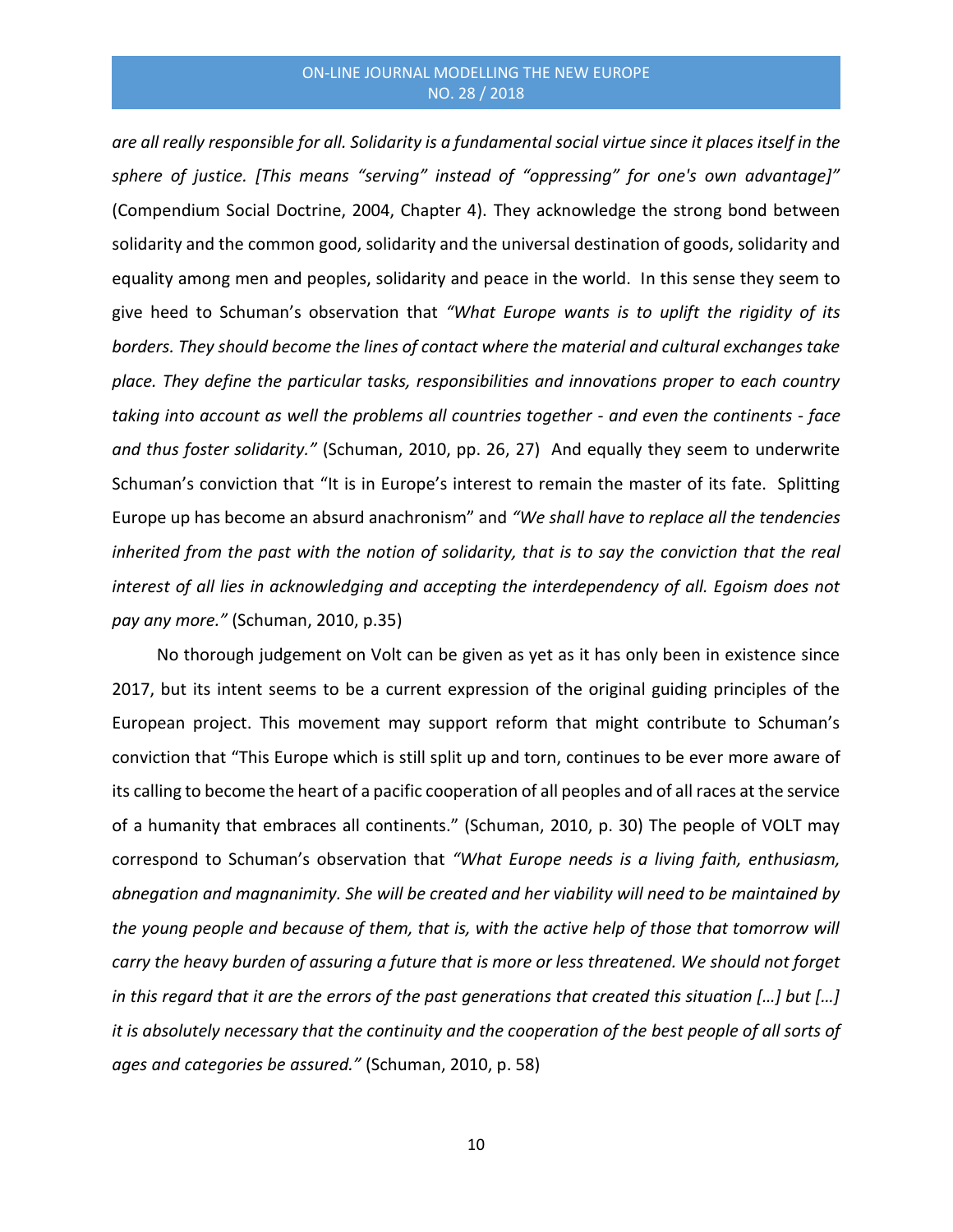One who looks for a unique answer or miraculous solution for this impasse will obviously fail. The local understandings, general perspectives, interpretations and possible solutions are different, taking into consideration various ideological, cultural, political and historic backgrounds on the continent: *"there is no unique answer or panacea to this European malaise, the present crises or the structural threats haunting this changing, unpredictable world"*. (Naumescu, 2014: 13) Therefore we should expect a mix of interpretative theories and directions to go forward.

This collection of research article will show that the political, economic, social, cultural and spiritual dimension of the European integration project all shed a different light on the EU, and also that they are intrinsically connected and cannot be pulled apart. The following articles will provide evidence of their interconnectedness within and beyond the EU project of today and tomorrow.

## **References**

- 1. CHALLENGES*,* (2018), "Macron perd 7 points de popularité à 28%, son niveau le plus bas", 24 September 2018, *Challenges,* [https://www.challenges.fr/politique/macron-perd-7-points](https://www.challenges.fr/politique/macron-perd-7-points-de-popularite-a-28_614811)[de-popularite-a-28\\_614811,](https://www.challenges.fr/politique/macron-perd-7-points-de-popularite-a-28_614811) accessed in October 2018.
- 2. EUROPEAN COMMISSION, (2017), *Future of Europe: President Juncker creates Task Force on 'doing less more efficiently',* 14 November 2017, [http://europa.eu/rapid/press](http://europa.eu/rapid/press-release_IP-17-4621_en.htm)release IP-17-4621 en.htm, consulted in October 2018.
- 3. FONDATION ROBERT SCHUMAN, (2017), "Emmanuel Macron's Europe. A vision, some proposals (policy paper)"*, European Issue,* no. 445, October 2017.
- *4.* FUKUYAMA, F. (2018), "Identity and global politics", Johns Hopkins University School of Advanced International Studies, 19 September 2018.
- 5. JUNCKER, J.-C. (2016), *State of the Union Address 2016: Towards a Better Europe a Europe that protects, empowers and defends,* 14 September 2016, [http://europa.eu/rapid/press-release\\_SPEECH-16-3043\\_en.htm,](http://europa.eu/rapid/press-release_SPEECH-16-3043_en.htm) accessed in October 2018.
- 6. KRIJTENBURG, M. (2012), *Schuman's Europe. His frame of reference,* Leiden: Leiden University Press.